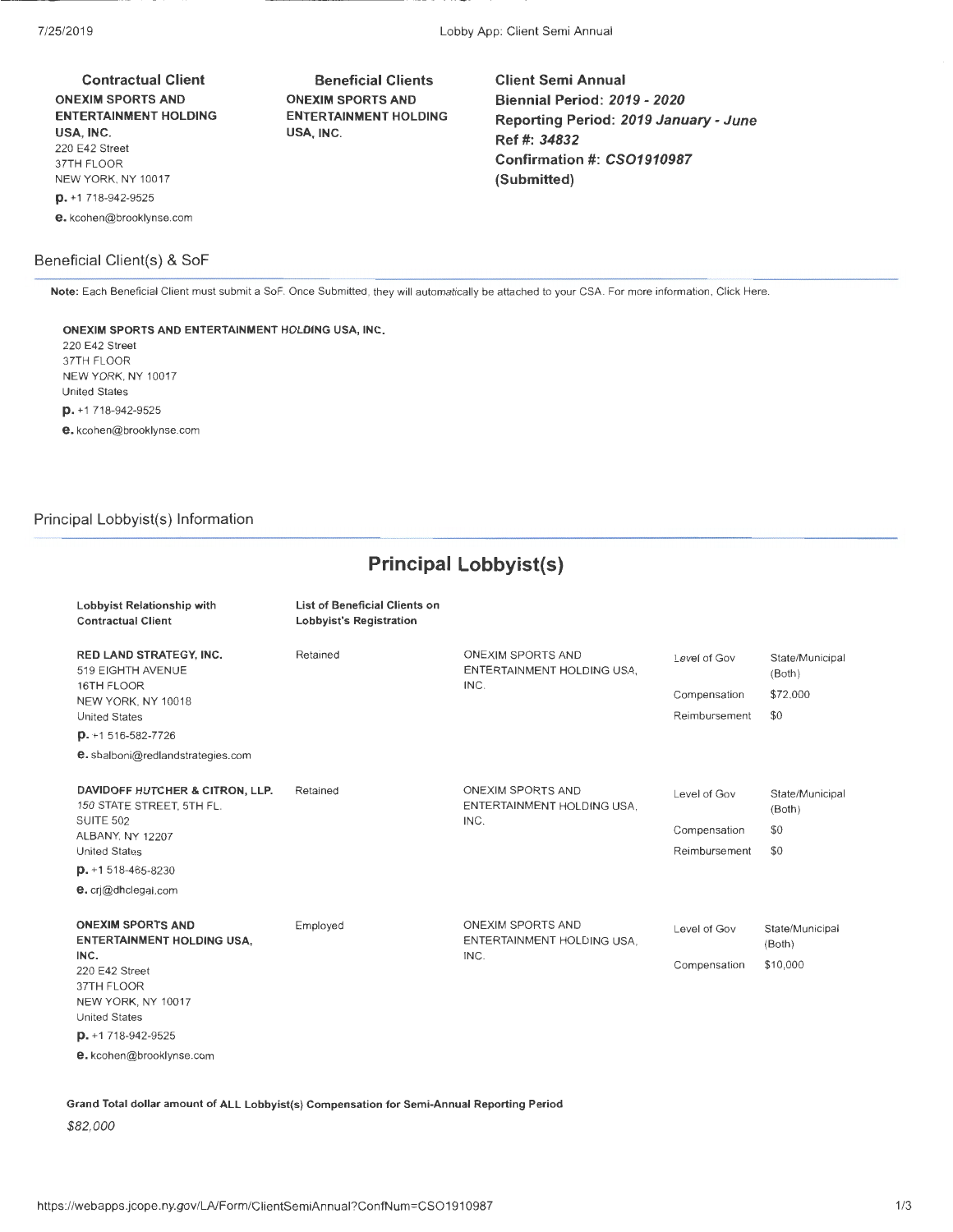Lobbying Expenses

# Lobbying Expenses (Current Period Only)

Report in the aggregate all expenses less than or equal to \$75 *\$0*  Report in the aggregate all expenses for salaries of non-lobbying employees *\$0* 

 $\ell$  Check here if you have no itemized expenses to report for this period

Total Expenses *(total of all* expense *categories) \$0* 

#### Coalition Member Contribution, if applicable

\*does not apply to a Coalition who opts to file as a Lobbyist or Client

Name Amount

### Lobbying Subjects

## Subjects Lobbied

## Selected Subjects

#### Subjects

Economic Development - Sports/Entertainment

Gaming- general

#### Lobbying Activities

Do You have Lobbying Activities to Report? : *Yes* 

### State & Municipal Focuses and Parties Lobbied

## My Selected Focuses

| All         | Municipal Resolution | State Bill |         |               |                           |
|-------------|----------------------|------------|---------|---------------|---------------------------|
| <b>Type</b> | Focus                | Lobbyist   | Parties | Communication | <b>Monitoring</b><br>Only |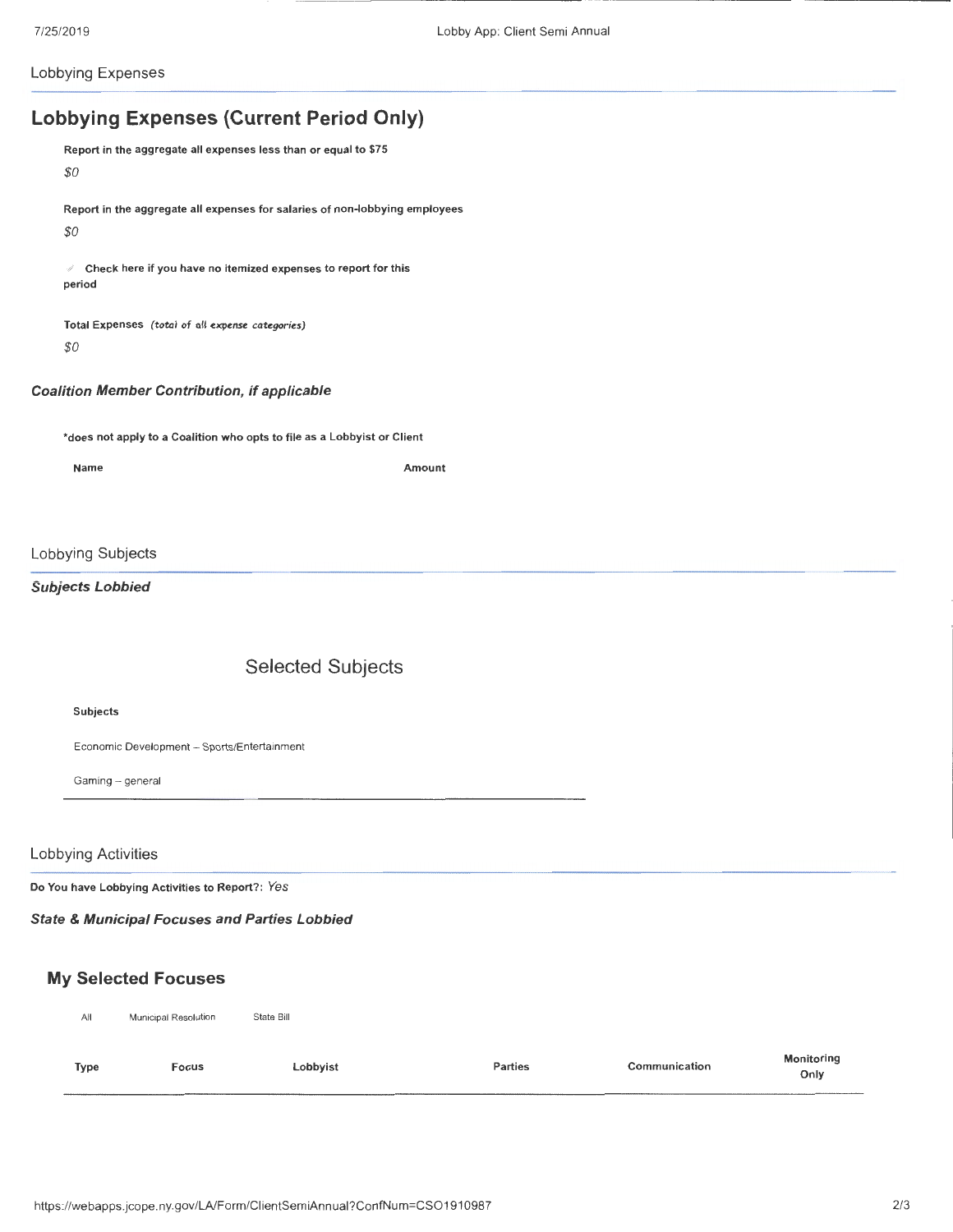| Municipal<br>Resolution | Nassau<br>Coliseum<br>Lease/Hub | <b>ONEXIM SPORTS</b><br><b>AND</b><br><b>ENTERTAINMENT</b><br><b>HOLDING USA,</b><br>INC. | Mor |
|-------------------------|---------------------------------|-------------------------------------------------------------------------------------------|-----|
| State Bill              | Mobile<br>Sports<br>Betting     | <b>ONEXIM SPORTS</b><br><b>AND</b><br><b>ENTERTAINMENT</b><br><b>HOLDING USA,</b><br>INC. | Mor |
|                         |                                 |                                                                                           |     |

## Business Relationships

Do you have a Reportable Business Relationship? : No

## Attestation

Filer Name: Ballard, Jordan

CAO Name: Hanlon, Maureen

## Payment History

| ID   | <b>Created</b>       | <b>Filing</b> | Type                    | Amount  | CheckNum | <b>Approval Code</b> | <b>Status</b> |
|------|----------------------|---------------|-------------------------|---------|----------|----------------------|---------------|
| 6460 | 7/25/2019 4:59:16 PM | CSO1910987    | <b>American Express</b> | \$50.00 |          | 248915               | Approved      |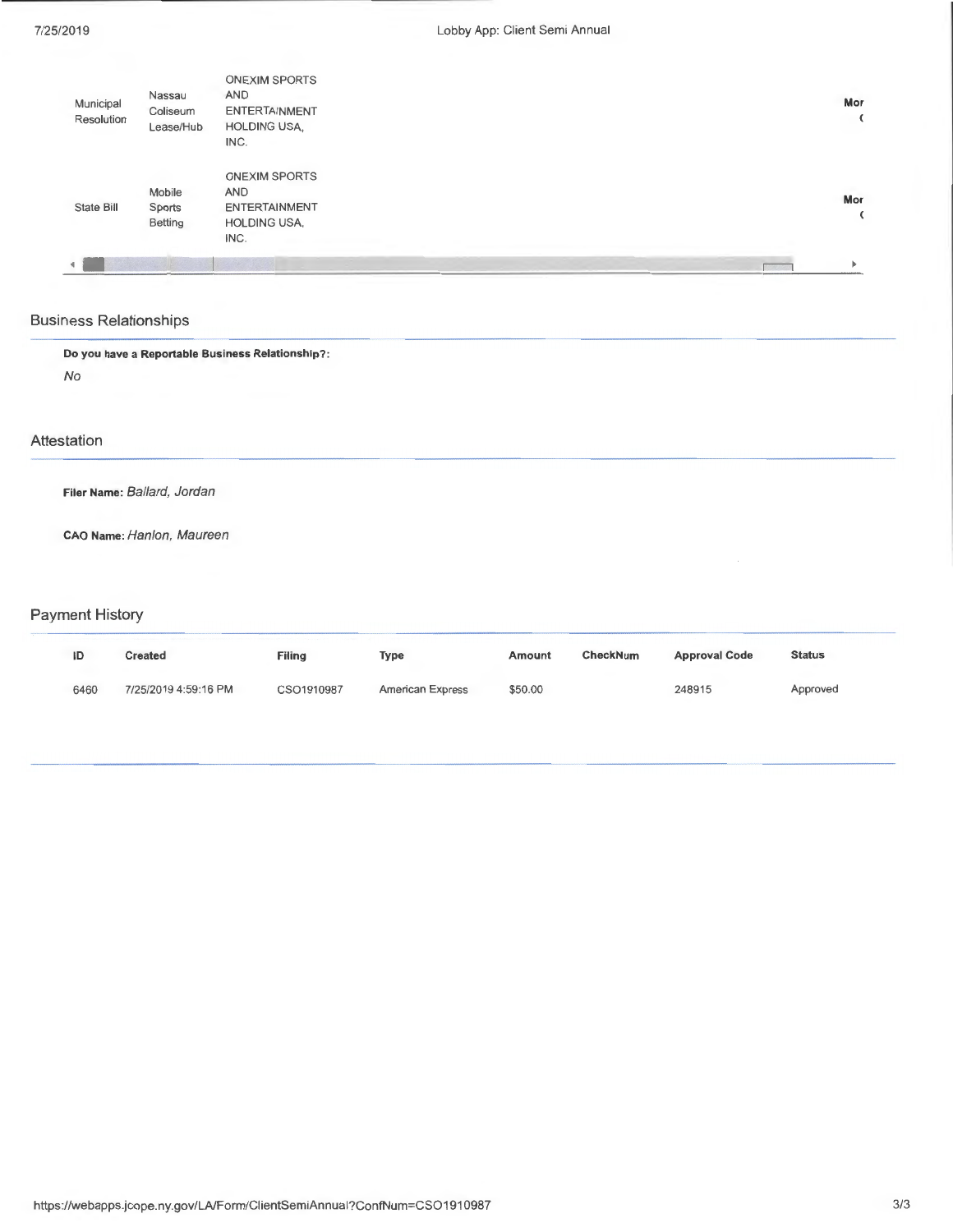Contractual Client ONEXIM SPORTS AND ENTERTAINMENT HOLDING USA, INC. 220 E42 Street 37TH FLOOR NEW YORK, NY 10017 p. +1 718-942-9525 e. kcohen@brooklynse.com

### Beneficial Client(s) & SoF

Beneficial Clients ONEXIM SPORTS AND ENTERTAINMENT HOLDING USA, INC.

Client Semi Annual Biennial Period: *2019- 2020*  Reporting Period: *2019* January - June Ref#: *34832*  Confirmation#: *CS01910987*  (Submitted)

Note: Each Beneficial Client must submit a SoF. Once Submitted, they will automatically be attached to your CCA. For more information, Click Here.

ONEXIM SPORTS AND ENTERTAINMENT HOLDING USA, INC. 220 E42 Street

37TH FLOOR NEW YORK, NY 10017 United States p. +1 718-942-9525 e. kcohen@brooklynse.com

## Principal Lobbyist(s) Information

Lobbyist Relationship with

## **Principal Lobbyist(s)**

List of Beneficial Clients on

| <b>Contractual Client</b>                                                               | <b>Lobbyist's Registration</b> |                                                                |                              |                                       |
|-----------------------------------------------------------------------------------------|--------------------------------|----------------------------------------------------------------|------------------------------|---------------------------------------|
| <b>RED LAND STRATEGY, INC.</b><br>519 EIGHTH AVENUE<br>16TH FLOOR<br>NEW YORK, NY 10018 | Retained                       | <b>ONEXIM SPORTS AND</b><br>ENTERTAINMENT HOLDING USA.<br>INC. | Level of Gov<br>Compensation | State/Municipal<br>(Both)<br>\$72,000 |
| <b>United States</b>                                                                    |                                |                                                                | Reimbursement                | \$0                                   |
| $D. + 1516 - 582 - 7726$                                                                |                                |                                                                |                              |                                       |
| e. sbalboni@redlandstrategies.com                                                       |                                |                                                                |                              |                                       |
| DAVIDOFF HUTCHER & CITRON, LLP.<br>150 STATE STREET, 5TH FL.                            | Retained                       | ONEXIM SPORTS AND<br>ENTERTAINMENT HOLDING USA.                | Level of Gov                 | State/Municipal<br>(Both)             |
| <b>SUITE 502</b><br>ALBANY, NY 12207                                                    |                                | INC.                                                           | Compensation                 | \$0                                   |
| <b>United States</b>                                                                    |                                |                                                                | Reimbursement                | \$0                                   |
| $p. + 1518 - 465 - 8230$                                                                |                                |                                                                |                              |                                       |
| e. cri@dhclegal.com                                                                     |                                |                                                                |                              |                                       |
| <b>ONEXIM SPORTS AND</b><br><b>ENTERTAINMENT HOLDING USA,</b>                           | Employed                       | ONEXIM SPORTS AND<br>ENTERTAINMENT HOLDING USA.                | Level of Gov                 | State/Municipal<br>(Both)             |
| INC.<br>220 E42 Street<br>37TH FLOOR<br>NEW YORK, NY 10017<br><b>United States</b>      |                                | INC.                                                           | Compensation                 | \$10,000                              |
| $D. + 1718 - 942 - 9525$                                                                |                                |                                                                |                              |                                       |
| e. kcohen@brooklynse.com                                                                |                                |                                                                |                              |                                       |

Grand Total dollar amount of ALL Lobbyist(s) Compensation for Semi-Annual Reporting Period

\$82,000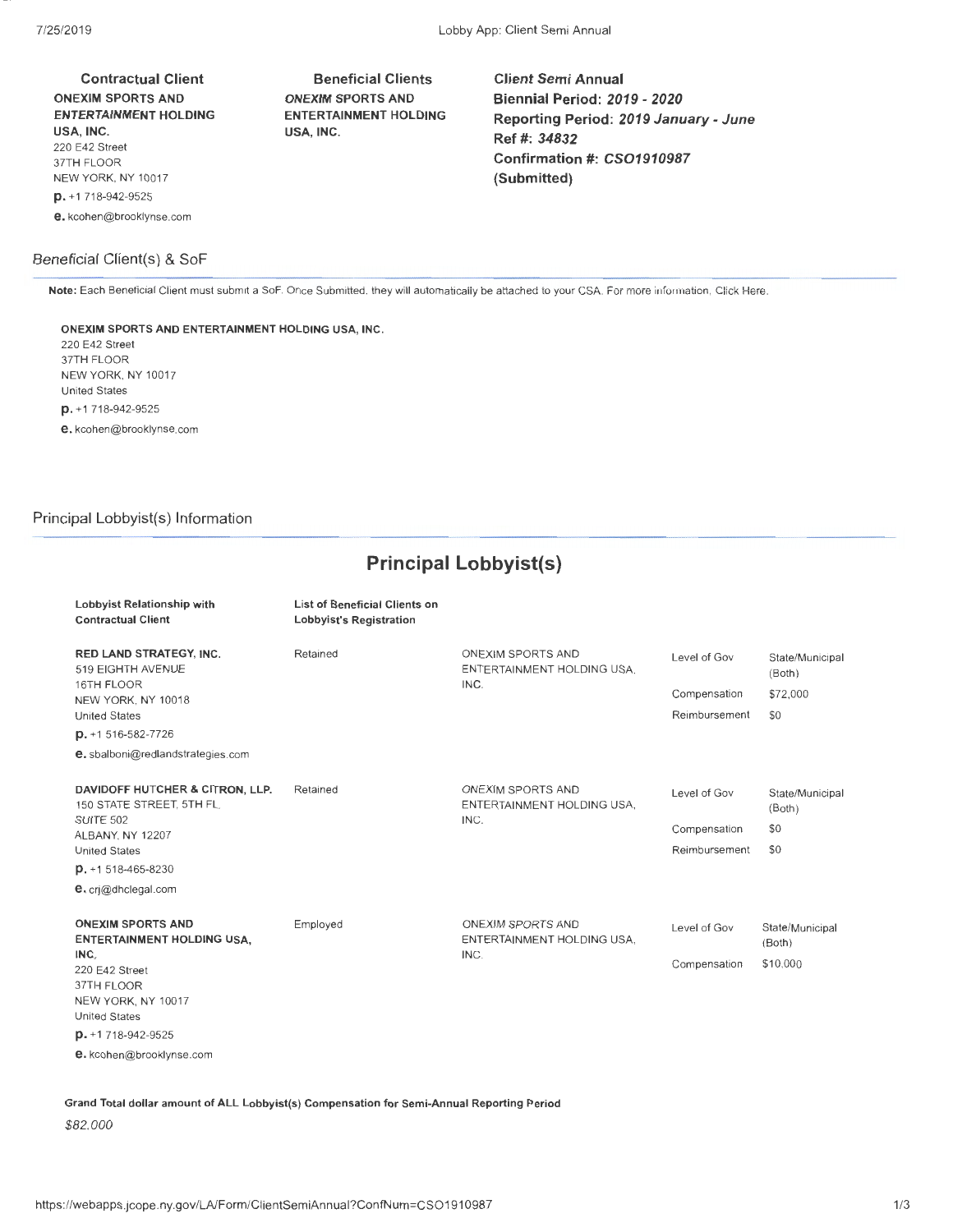Lobbying Expenses

# **Lobbying Expenses (Current Period Only)**

Report in the aggregate all expenses less than or equal to \$75 *\$0* 

Report in the aggregate all expenses for salaries of non-lobbying employees *\$0* 

Check here if you have no itemized expenses to report for this period

Total Expenses *(total of all expense categories) \$0* 

#### Coalition Member Contribution, if applicable

\*does not apply to a Coalition who opts to file as a Lobbyist or Client

Name Amount

### Lobbying Subjects

### Subjects Lobbied

## Selected Subjects

#### Subjects

Economic Development - Sports/Entertainment

Gaming- general

#### Lobbying Activities

Do You have Lobbying Activities to Report?: *Yes* 

State & Municipal Focuses and Parties Lobbied

## **My** Selected Focuses

| All         | Municipal Resolution | State Bill |                |               |                           |
|-------------|----------------------|------------|----------------|---------------|---------------------------|
| <b>Type</b> | <b>Focus</b>         | Lobbyist   | <b>Parties</b> | Communication | <b>Monitoring</b><br>Only |